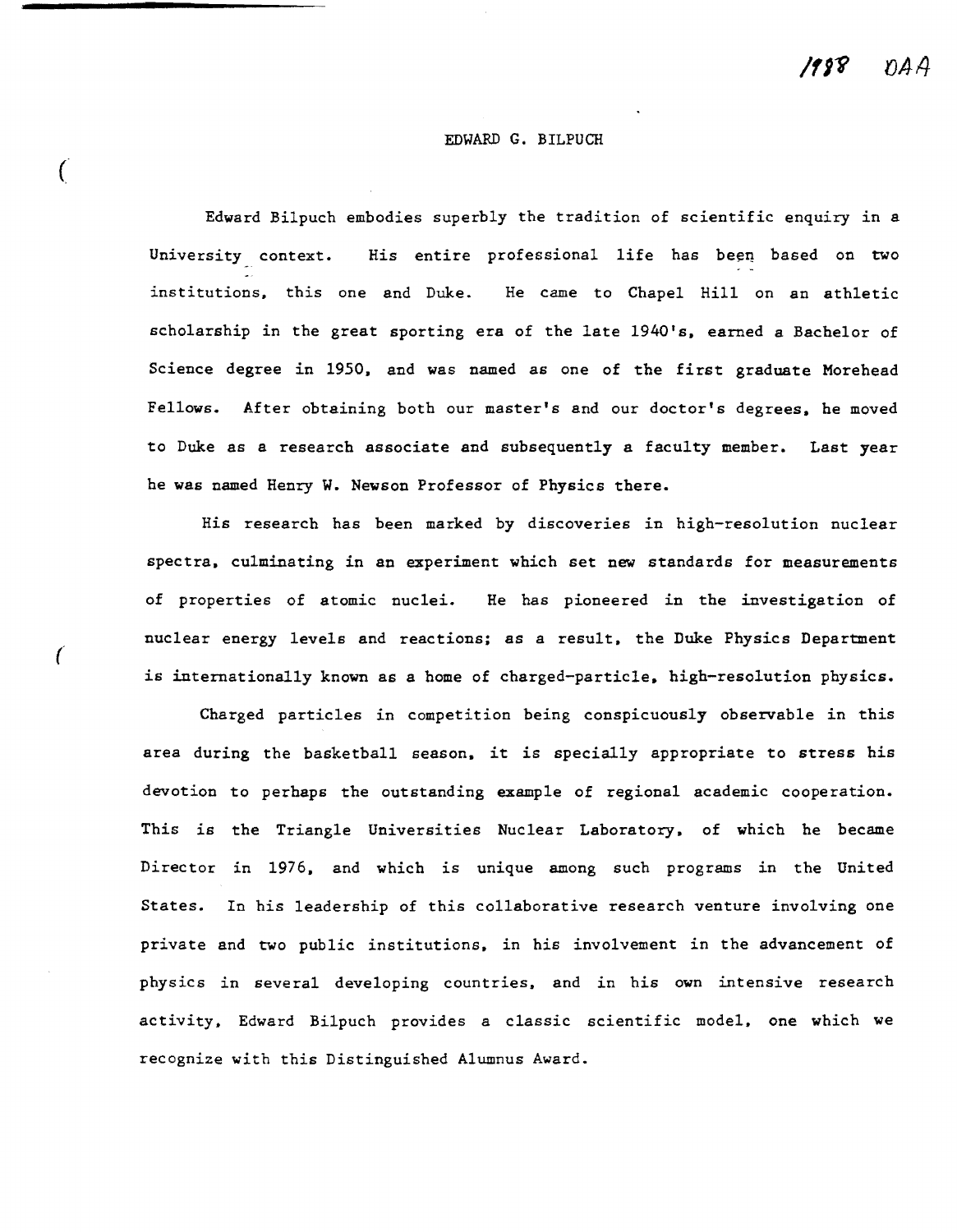1988 DAA

### GAIL GODWIN

In Gail Godwin's latest novel. A Southern Family. it is observed that the well-being\_of a principal character corresponded closely to :how effectively "she was succeeding in transforming the raw material of experience into unifying shapes."

This is, of course, the function of any creative artist, and one which Gail Godwin has performed with a distinction that reflects credit on the institutions which shaped her. Born in Alabama. she spent her first two undergraduate years at Peace College in Raleigh and then transferred here. gaining a B.A. in Journalism in 1959. She later earned master's and doctor's degrees from the University of Iowa. where she taught for a time. She has also worked as a newspaper reporter. and for several years was attached to the U.S. Travel Service in London. Her first novel. The Perfectionists. was published in 1970; since then there have been six others. all highly praised. as well as numerous short stories and several co-authored libretti. Her work has been supported by grants from the National Endowment for the Arts and the Guggenheim Foundation.

Widely recognized as one of America's premier contemporary authors. she has illuminated notably the lives of people in this part of the country. Her excellence at the vital matter of "transforming the raw material of experience into unifying shapes" -- which, we may note, is also a fine way of describing much of the business of a university -- elicits admiration and gratitude which are expressed in this Distinguished Alumna Award.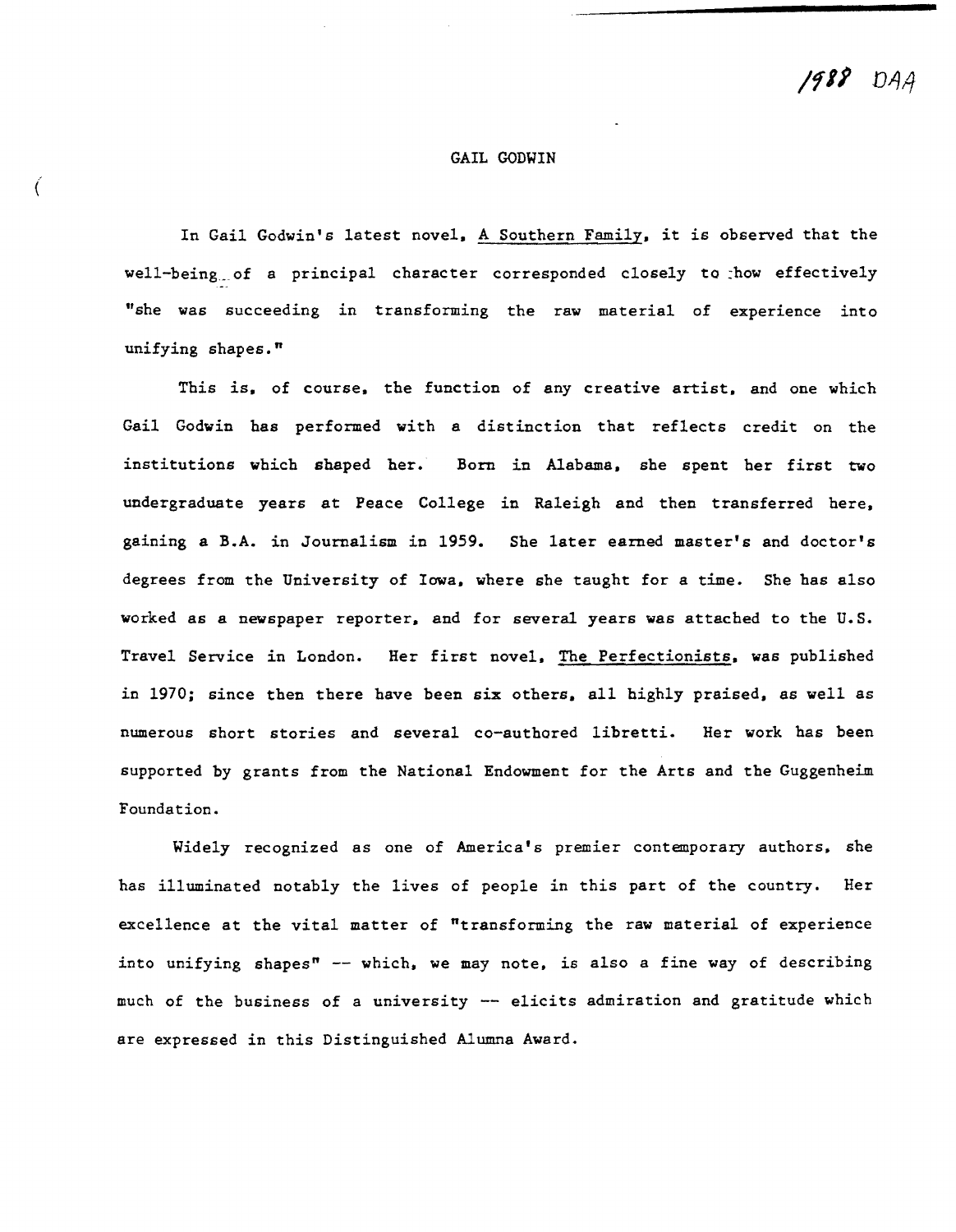**1988** DAA

## RICHARD KNIGHT. JR.

(

The city is at once the richest expression of human society and the locus for some of our most intractable problems; and it is beyond question that the management of cities in today's world is an art of a high and demanding order.

Richard Knight prepared for his prominence in this field by working for the Durham city government and at the same time earning a Master of Public Administration degree here in 1977 (following an earlier B.A. from Fort Valley State College in Georgia and military service). The same year he was appointed Town Manager of Carrboro. thus becoming the first black manager of a predominantly white North Carolina municipality. Soon recognized as strikingly able. he served briefly as Deputy City Manager of Gainesville. Florida. before being named Assistant City Manager in Dallas. the largest city in the nation to have a professional manager form of government. When its Manager resigned in 1986 Richard Knight was tapped to be Acting Manager and shortly thereafter without even applying for the position -- was asked to take on the Managership permanently.

Skillfully guiding Dallas through myriad difficulties at a time when a depressed economy in Texas compelled deep cuts in the city's billion dollar budget, he has succeeded in finding ways for the city to do more with less, and has been instrumental in recruiting major new employers. Professionally active as. for example. Vice-President of the International City Management Association and past President of our Master of Public Administration Alumni Association. Richard Knight is an outstanding public official whose deftness in and devotion to his supremely difficult field we salute with this Distinguished Alumnus Award.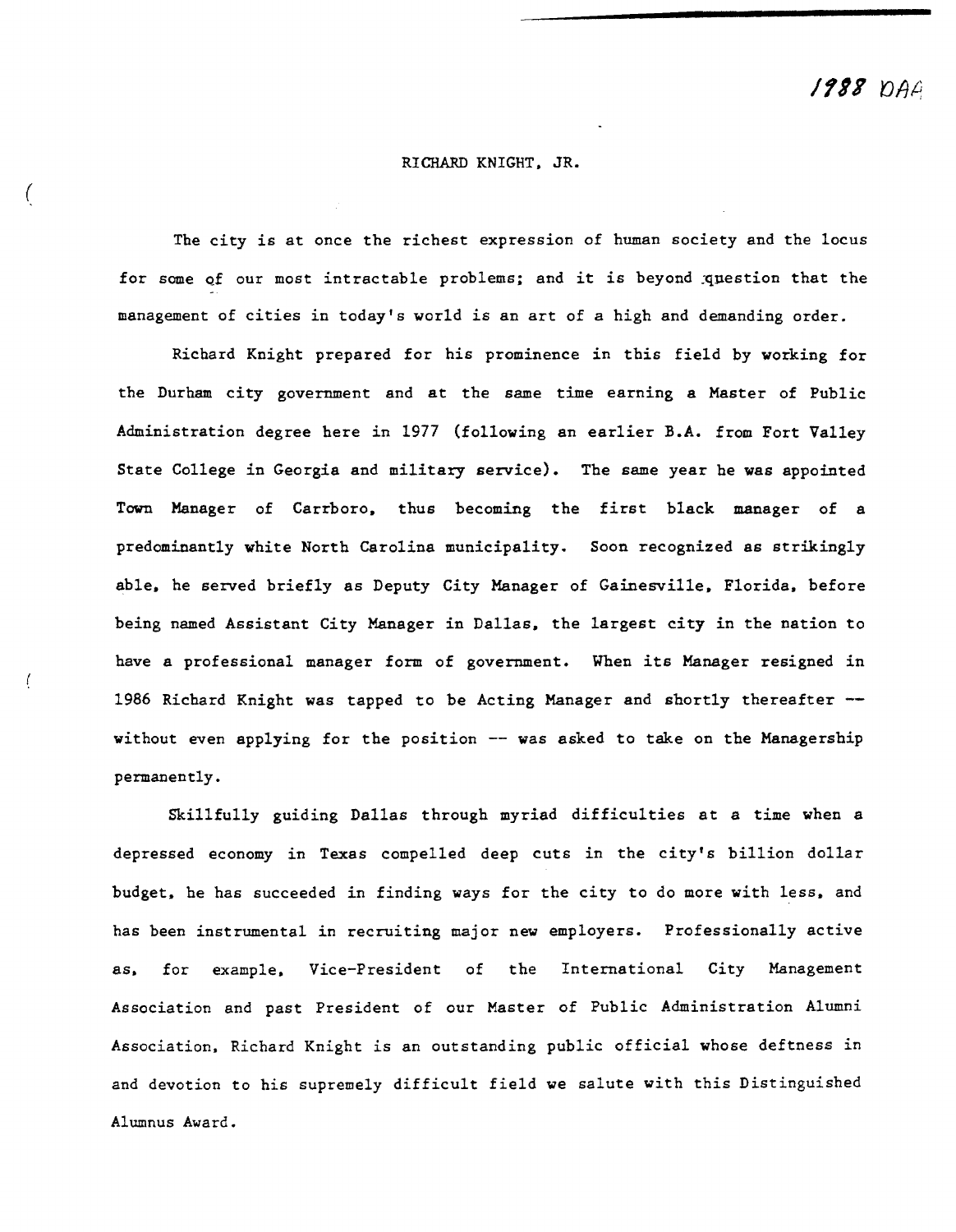# THOMAS W. LAMBETH

 $\big($ 

(

Demonstrated leadership and genuine public service do not always go hand in hand. In the life and work of Thomas Lambeth, however, they are inseparable. The leadership was evident in his undergraduate years here (A.B. 1957), when he was elected to all the student honorary societies. Following some further work in history, a term of military service, and a brief spell as a reporter. he began his distinguished career of helping to ensure that important things go as smoothly as possible.

This career has been divided almost evenly between the political and the charitable spheres. He spent four years as Administrative Assistant to Governor Terry Sanford (being at the time the youngest principal assistant to a governor in the nation). and almost a decade in the same capacity to U. S. Congressman Richardson Preyer. Between those two assignments he worked on the administrative staff of the Smith Richardson Foundation in Greensboro. In 1978 he left 'Washington to become Executive Director of the Z. Smith Reynolds Foundation in Winston-Salem. This Foundation. now over fifty years old. has made grants in North Carolina totalling more than \$140 million. His leadership there has been widely' acclaimed as brilliant. and he has become a nationally recognized force in foundation work.

Anyone charged with responsibilities of the scope of those already described amply furthers the public weal; Tom Lambeth. however. has served additionally as trustee or director of numerous bodies and member of various commissions. Most noteworthy today are his three terms of service on our own Board of Trustees. of which he was Chairman from 1977 to 1979. Next year he assumes the Presidency of the General Alumni Association. Language adequate to his quiet achievement could easily seem fulsome or embarrassing. The name of today's distinction must be left to speak for itself as we confer upon Thomas Lambeth this Distinguished Alumnus Award.